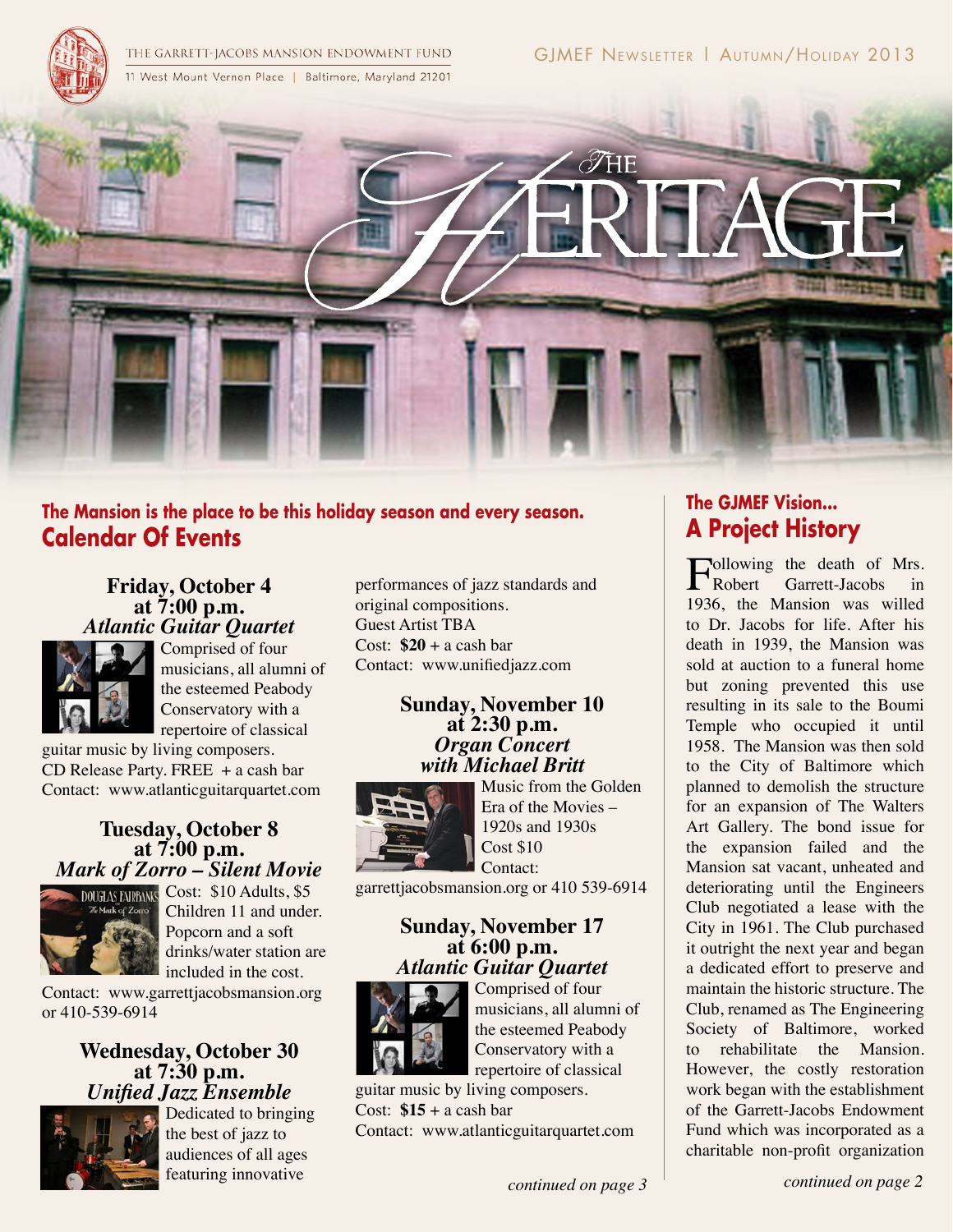

**THE GARRETT-JACOBS MANSION ENDOWMENT FUND** 

## **Board of Trustees**

The Garrett-Jacobs Mansion 11 West Mount Vernon Place Baltimore, Maryland 21201-5190 410-539-6914

www.garrettjacobsmansion.org

Mr. Michael Dick Mr. Carl Eastwick Mr. Frank Dittenhafer Mr. David H. Gleason Mr. Johns W. Hopkins, Jr. Ms. Lisa Keir Mr. Robert F. Leach Mr. Charles A. Meyer Mr. J. William Middelton Ms. Judith Proffitt Dr. Kathleen Waters Sander Mr. Bruce T. Votta Mr. John Carroll Weiss, III

Heritage Editor: Jo Anne Sabas

*"Heritage" is distributed to members and friends of The Garrett-Jacobs Mansion Endowment on a quarterly basis.*

### **Advisory Board**

James Abbott Jeffrey Buchheit The Honorable John Carroll Byrnes J. Joseph Clarke, Jr. James D. Dilts Charles B. Duff Elaine Eff James Garrett Eva Higgins Lance Humphries Henry Johnson Lisa Keir Cindy Kelly Leslie King-Hammond Zippy Larson Bernadette Low, PhD Jane McConnell Travers Nelson Walter Schamu Andrew Van Styn Gary Vikan Courtney B. Wilson

## **MISSION STATEMENT**

The mission of the Garrett-Jacobs Mansion Endowment Fund is to preserve and restore the Mansion as a National Historic Landmark and to share the history, architectural and civic legacy of the Mansion for the benefit and education of the public.

## *GJMEF Project History*

from page 1

in October 1992 by ESB President Edward Serp and Executive Director Donald J. Blum. The major projects undertaken by the Fund were under the leadership of Presidents Robert Leach, William Middelton, Charles Meyer, and Bruce Votta. The Fund, partnering with The Engineering Society, has accomplished much since its inception; here is a list of the projects and costs:

| 1998 | <b>Boiler and Control Systems</b>                                                                                                                                                                                                                                                                                                                  | \$347,200     |
|------|----------------------------------------------------------------------------------------------------------------------------------------------------------------------------------------------------------------------------------------------------------------------------------------------------------------------------------------------------|---------------|
| 1998 | Façade                                                                                                                                                                                                                                                                                                                                             | 481,000       |
| 1999 | Dining Room Refurbishing                                                                                                                                                                                                                                                                                                                           | 16,000        |
| 2000 | Kitchen                                                                                                                                                                                                                                                                                                                                            | 795,600       |
| 2000 | Third Floor Offices                                                                                                                                                                                                                                                                                                                                | 150,000       |
| 2000 | Vollmer Room                                                                                                                                                                                                                                                                                                                                       | 15,000        |
| 2001 | Air Conditioning Lower Level                                                                                                                                                                                                                                                                                                                       | 40,000        |
| 2001 | Air Conditioning Main Floor                                                                                                                                                                                                                                                                                                                        | 75,000        |
| 2002 | Requardt Room Refurbishing                                                                                                                                                                                                                                                                                                                         | 20,000        |
| 2003 | Lower Level Restrooms Refurbishing                                                                                                                                                                                                                                                                                                                 | 11,000        |
| 2003 | Billiard Room/Card Room Refurbishing. New Air Conditioning                                                                                                                                                                                                                                                                                         | 24,800        |
| 2003 | Egli Room/Main Bar Refurbishing, New Air Conditioning,                                                                                                                                                                                                                                                                                             | 28,700        |
|      | New Air Conditioning in Requardt Room                                                                                                                                                                                                                                                                                                              |               |
| 2005 | <b>Front Door Restoration</b>                                                                                                                                                                                                                                                                                                                      | 4,900         |
| 2005 | Campbell Room Refurbishing                                                                                                                                                                                                                                                                                                                         | 19,000        |
| 2005 | Tiffany Windows Restored, Cleaned, and New Frames                                                                                                                                                                                                                                                                                                  | 23,000        |
| 2005 | <b>ASHRAE Room Refurbishing</b>                                                                                                                                                                                                                                                                                                                    | 32,000        |
| 2006 | Posey Room Refurbishing                                                                                                                                                                                                                                                                                                                            | 12,000        |
| 2006 | Women's Auxiliary Main Room Refurbishing                                                                                                                                                                                                                                                                                                           | 7,000         |
| 2006 | Votta Conference Room Refurbishing with second floor hallway                                                                                                                                                                                                                                                                                       | 9,000         |
| 2006 | Foyer Air Conditioning Installed - Donated by M. Nelson Barnes                                                                                                                                                                                                                                                                                     | 86,000        |
| 2006 | Courtyard Restoration, Courtyard Fire Suppression, Basement                                                                                                                                                                                                                                                                                        | 3,200.000     |
|      | and Interior Alley, Water Main, Pump, Temporary Egress                                                                                                                                                                                                                                                                                             |               |
| 2007 | Refurbishing Main Floor Ladies' Room                                                                                                                                                                                                                                                                                                               | 11,300        |
| 2007 | Drawing Room Restoration                                                                                                                                                                                                                                                                                                                           | 449,000       |
| 2008 | Lower Level Hallways Refurbishing                                                                                                                                                                                                                                                                                                                  | 33,000        |
| 2009 | Roof Structure and Tiffany Dome & Cover-Partial                                                                                                                                                                                                                                                                                                    | 110,000       |
| 2009 | Handicap Access Lifts – Member Entry & Dining Room                                                                                                                                                                                                                                                                                                 | 70,000        |
| 2010 | <b>Ballroom Restoration - Phase I Partial</b>                                                                                                                                                                                                                                                                                                      | 358,000       |
| 2010 | Roof Structure and Tiffany Dome & Remaining Cover                                                                                                                                                                                                                                                                                                  | 103,000       |
| 2011 | Ballroom Restoration – Phase I Remaining                                                                                                                                                                                                                                                                                                           | 353,000       |
| 2012 | Ballroom Restoration – Phase 2                                                                                                                                                                                                                                                                                                                     | 309,000       |
| 2012 | Façade, Organ, Foyer Entrance, Library Paint Study and Third Floor 45,000                                                                                                                                                                                                                                                                          |               |
|      | <b>HVAC</b> modifications                                                                                                                                                                                                                                                                                                                          |               |
| 2013 | Ballroom – Phase 3                                                                                                                                                                                                                                                                                                                                 | 66,000        |
| 2013 | Library Restoration Project – Partial                                                                                                                                                                                                                                                                                                              | 185,000       |
| 2013 | Tower Plans Updated, Foyer Floor and Bride's Room                                                                                                                                                                                                                                                                                                  | 55,000        |
|      | $\mathbf{m}$ and $\mathbf{m}$ and $\mathbf{m}$ and $\mathbf{m}$ and $\mathbf{m}$ and $\mathbf{m}$ and $\mathbf{m}$ and $\mathbf{m}$ and $\mathbf{m}$ and $\mathbf{m}$ and $\mathbf{m}$ and $\mathbf{m}$ and $\mathbf{m}$ and $\mathbf{m}$ and $\mathbf{m}$ and $\mathbf{m}$ and $\mathbf{m}$ and<br>$\mathbf{n}$ are $\mathbf{n}$ and $\mathbf{n}$ | $AP = 44 = 0$ |

#### **Total Capital Expense – Building Furbishments \$7,544,500**

The Garrett-Jacobs Mansion remains the largest townhouse ever built in Baltimore. With the Trustees' leadership, the donors, benefactors, gifts-in-kind, engineers, fundraising events and Maryland state grants, the Mansion will remain Baltimore's grand dame.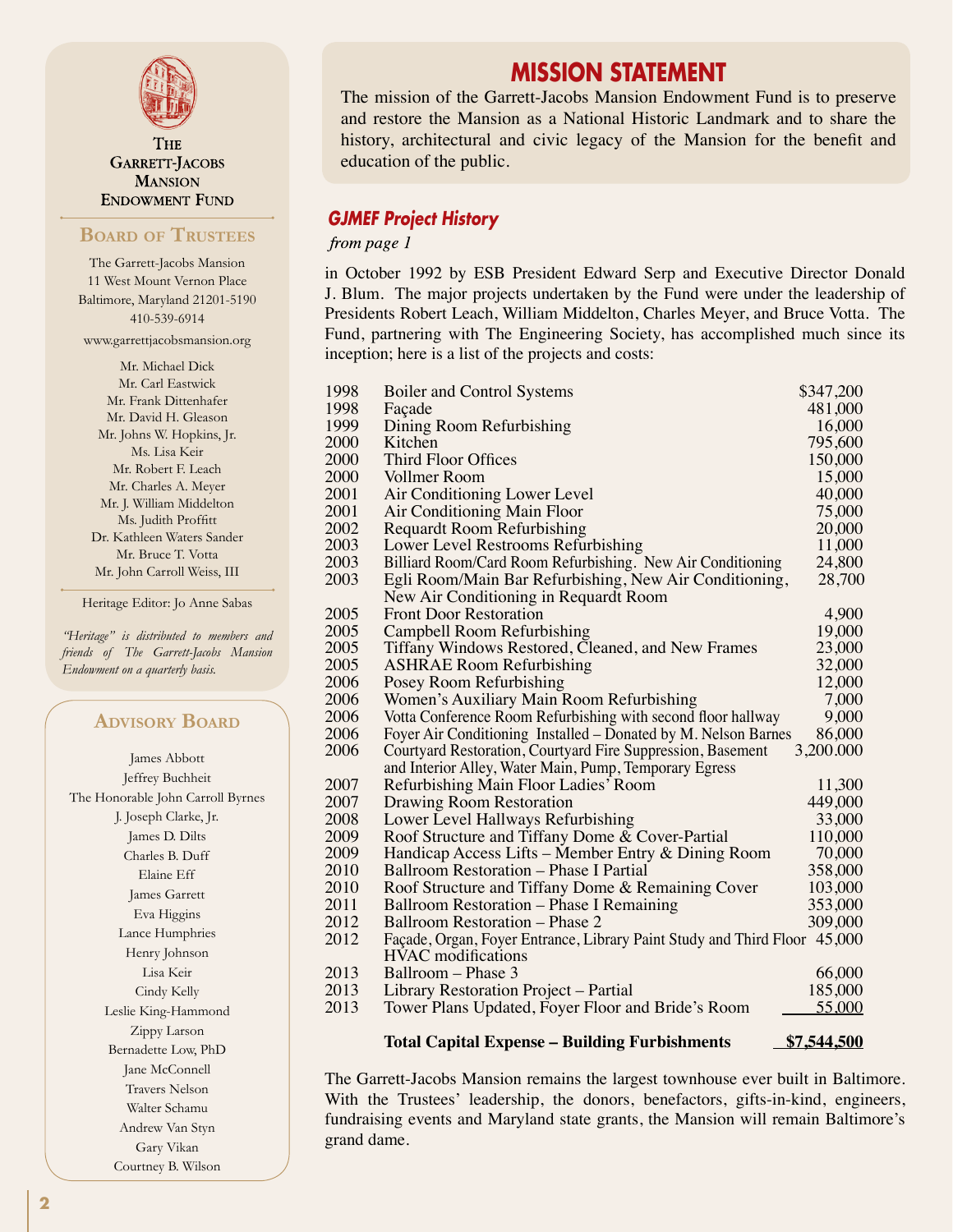## *Calendar of Events*

from page 1

**Friday November 22 at 7:30 p.m. Sunday November 24 at 3:00 p.m.** *Baltimore Concert Opera Norma*



Fresh from her widely praised performances as Lady Macbeth at BCO, soprano

Francesca Mondanaro returns to BCO for the quintessential diva role. Bellini's tale of the Druid high priestess betrayed by love is sure to sparkle in the Mansion's theatre. Cost: Tickets range from **\$25 - \$65.** Order your tickets online at www. baltimoreconcertopera.com and select your own seats or call Julia Cooke, Executive Director at 443- 445-0226 for assistance. Box office hours are Tuesdays and Thursdays noon-3:00 p.m. Why not enjoy an evening dinner or Sunday brunch before the operas by contacting the information above.

## **Tuesday, December 10 at 7:00 p.m.** *Christmas at the Silent Movies*

A fun-filled evening for all ages featuring James Harp, renowned

## **A Near Sell-Out... The August 19th Golf Outing**

Held at the ever-popular Country Club of Maryland in Towson, **116** golfers (more than last year) competed in two different competitions: "Best Ball" and "Captains Choice." The golfers also had the use of the driving range and chipping & putting greens. They enjoyed a barbequed grilled lunch. Each attendee received a **\$100** voucher at the Footjoy & Titleist vendor tent where they could select whatever they wanted such as shoes, putters, shirts, hats, visors, and umbrellas. The Outing netted a **\$31,000** + profit.

**Mark your Calendar for August 18, 2014, next year's golf outing.**

organist & Artist-in-Residence accompanied on the newlychristened Magnani Wurlitzer Pipe Organ. Cost: **\$10** Adults, **\$5** Children 11 and under. Popcorn and a soft drinks / water station

Contact: www.garrettjacobsmansion.org or 410-539-6914.

**Saturday, December 14 at 1:00 p.m. Sunday December 15 at 2:30 p.m. Subscribers to the Mansion Series must select either date.**

## *Concert Artists of Baltimore Christmas Cheer*



Revel in the joy of Christmas, join the CAB singers and solo vocalists/ instrumentalists in this annual

celebration of the season featuring fun, new arrangements of traditional carols, along with some you may not have heard before. The audience sing-along with maestro Edward Polochick tops off the afternoons.

To order tickets and dining options, call 410-625-3525.

# **A Peek into Winter...**

**Sunday, January 19 at 2:30 p.m.** *Organ Concert with Michael Britt*

Cost: **\$10** Adults, Children under 11 **\$5** Contact: www.garrettjacobsmansion.org or 410-539-6914

**The Lecture Series Returns. . . . .** *Meet the Garretts: Princes of the Gilded Age (a four-lecture series)*

## *Sunday, January 12, at 2:00* **"Creating the Garrett Dynasty: Robert Garrett I and John W. Garrett"**

Speaker: Kathleen Sander, Ph.D. is a historian and author of two books centered on women's history. She is on the Board of the Garrett-Jacobs Mansion Endowment Fund.

Cost: **\$10** Contact: ESB's Patti at 410-539-6914.

#### **Sunday, January 26 at 2:00 "A Modern Medici Prince: T. Harrison Garrett and the Art of the Personal Museum"**

Speaker: James Abbot is the curator and director of the Evergreen Museum & Library.

Cost: **\$10** Contact: ESB's Patti at 410-539-6914.

For the Sunday afternoon concerts and lectures, why not come early for the Mansion's Sunday Brunch. Contact Patti at 410-539-6914 for reservations and cost.

*The Heritage* **would not be complete without the help of the ESP staff especially Dale Whitehead, J Bitner (photographs), and Patti Boylan.**



*Bill Boland (left), former ESB President*



*Daniel Cheng (right), former ESB President*